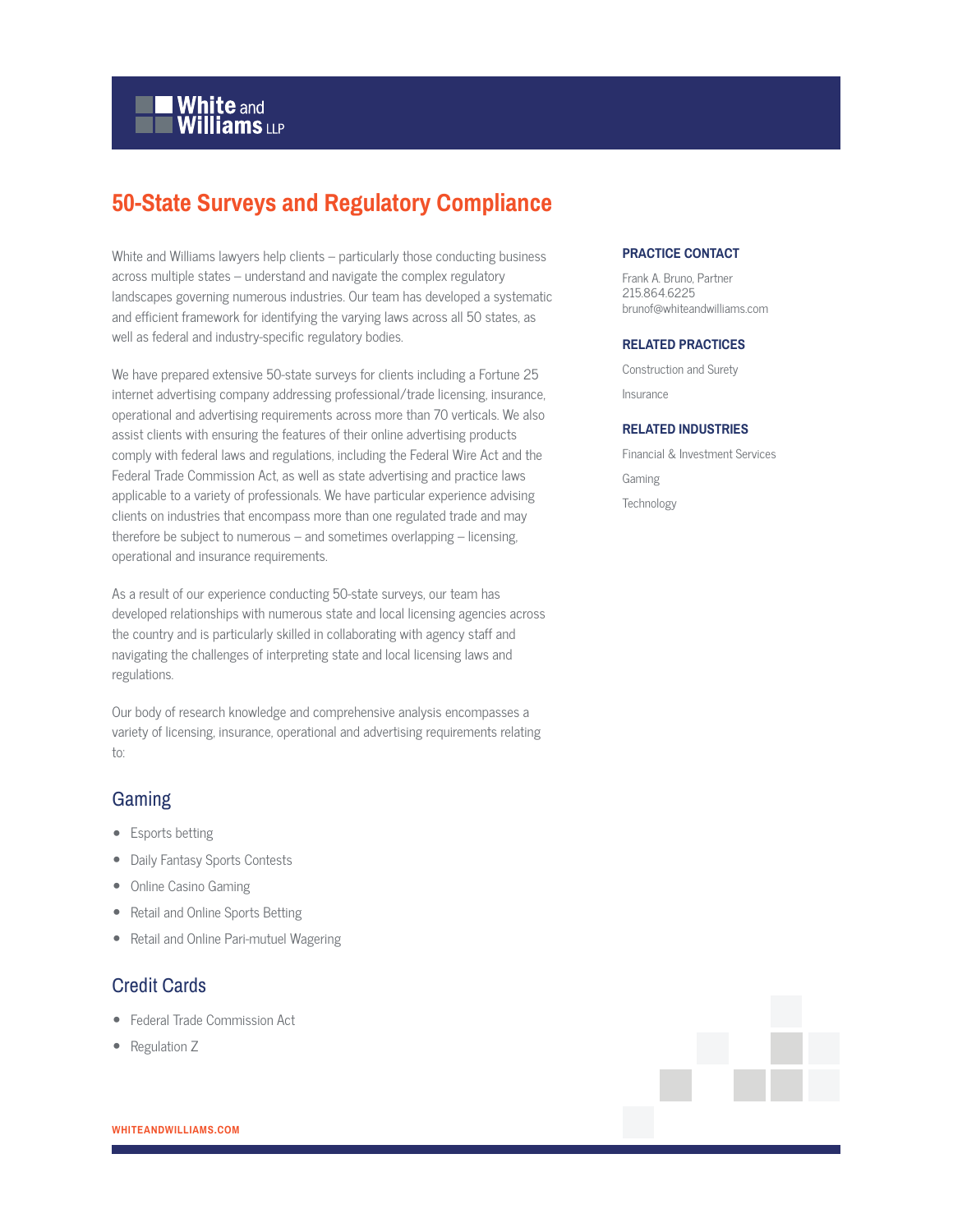

● Truth in Lending Act

### Loans

- Auto Loan Origination and Servicing
- Mortgage Brokers (Licensing and Advertising)

### Construction Trades

- Carpentry
- Electrical Contracting
- General Contracting
- Plumbing Contracting

### Home Services

- Air Duct Cleaning
- Appliance Repair
- Carpet Cleaning
- Countertop Installation/Repair
- Door Installation/Repair
- **•** Energy Efficiency
- Fencing Installation/Repair
- Flooring Installation/Repair
- Foundation Installation/Repair
- Garage Door Repair
- Handymen
- Heating/Air Conditioning
- Home Inspection
- Home Inspectors
- Home Security Installation
- Home Theater Installation
- House Cleaning
- Interior Design
- Junk Removal
- Landscaping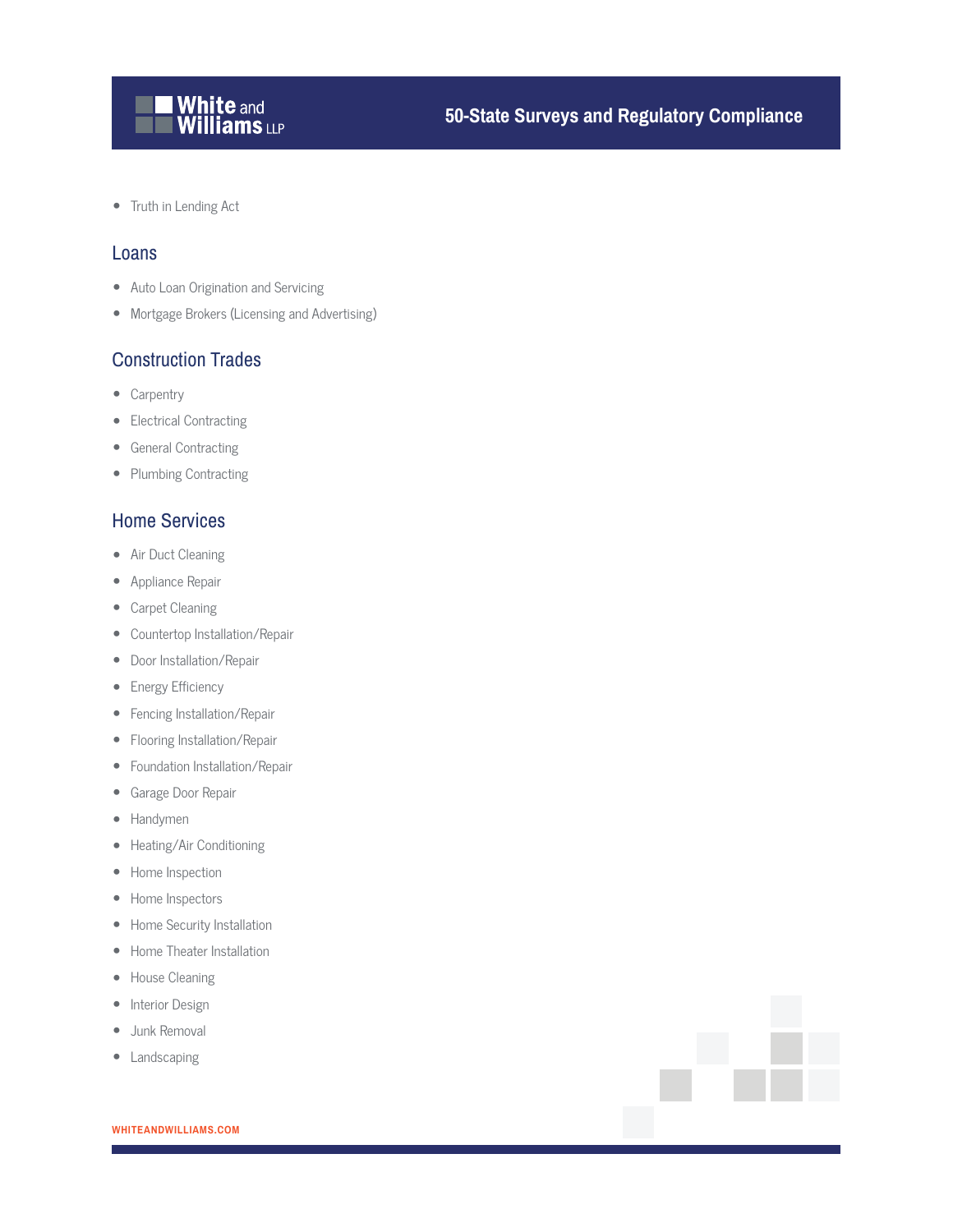# **I** White and<br>Milliams  $up$

- Lawn Care
- Locksmiths
- Mold Remediation
- Moving Companies
- Painting
- Pest Control
- Pool Cleaning
- Sewage System Installation
- Siding Installation/Repair
- Smart Home Installation/Repair
- Snow Removal
- Swimming Pool/Spa Contractor
- Tree Services
- Upholstery CLeaning
- Water Damage Restoration
- Window Cleaning
- Window Installation/Repair (Building)

### Professional Services

- Accounting
- Architecture
- Financial Planning
- Legal
- Real Estate
- Tax

### Healthcare/Medical Services

- Assisted Living Facilities
- Acupuncture
- Aesthetic Medicine (Medical Spas)
- Chiropracty
- Dental
- Eye Care (Optometry)

#### **WHITEANDWILLIAMS.COM**

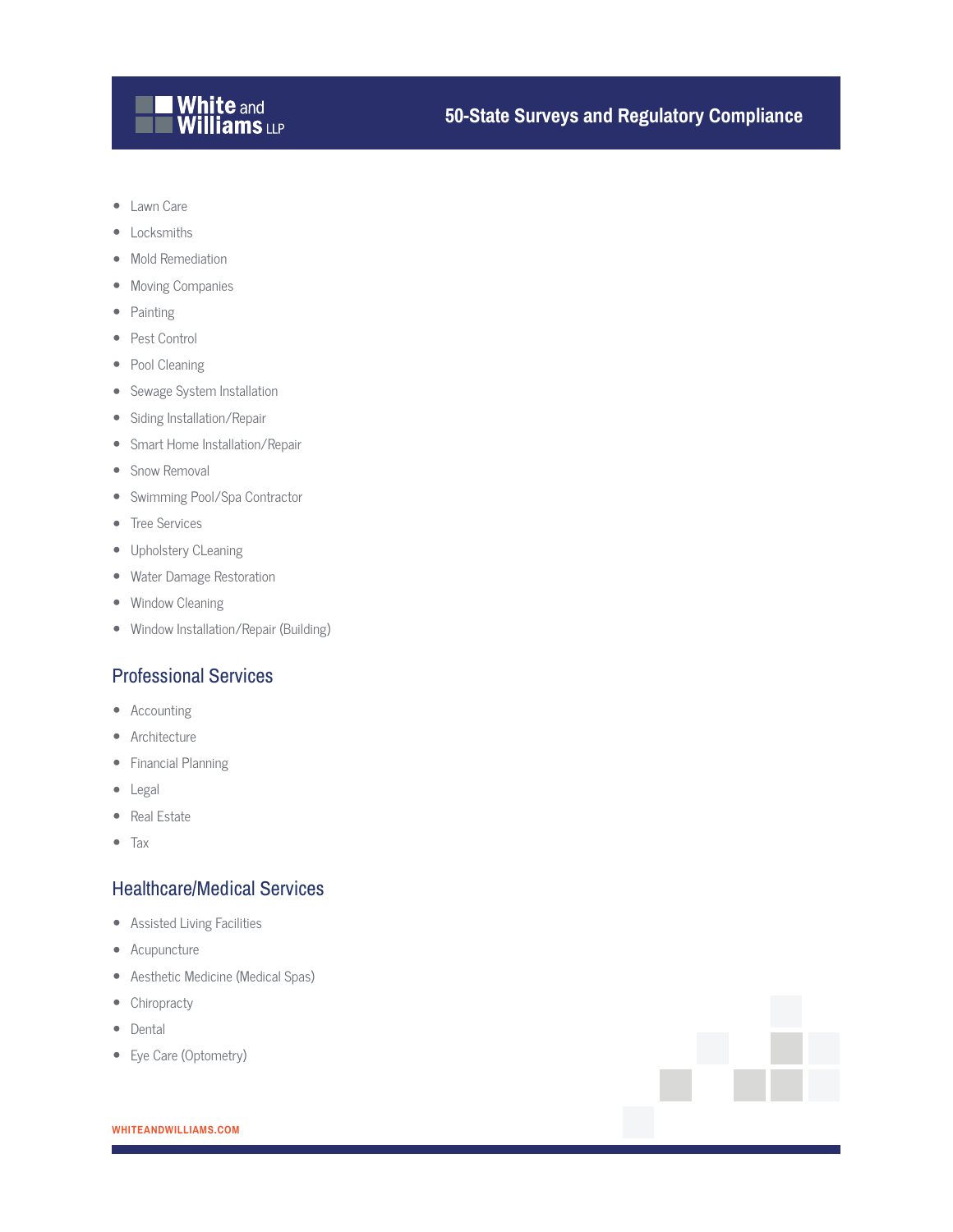

- Home Healthcare
- Inpatient/Outpatient Rehabilitation
- Nursing
- Physical Therapy
- Physicians/Surgeons

## Motor Vehicle Services

- Auto Glass Repair
- Car Inspection
- Car Repair
- Towing

## Aesthetics/Cosmetology

- Aesthetic Medicine (Medical Spas)
- Barber Shops
- Beauty Salons
- Beauty Schools
- Estheticians
- Esethetic Salons
- Nail Salons
- Spas

# Animal/Pet Care

- Animal Rescue
- Pet Adoption
- Pet Boarding
- Pet Grooming
- Pet Training
- Veterinary Services

## Behavioral Health Services

- Alcohol Treatment Centers
- Art Therapy



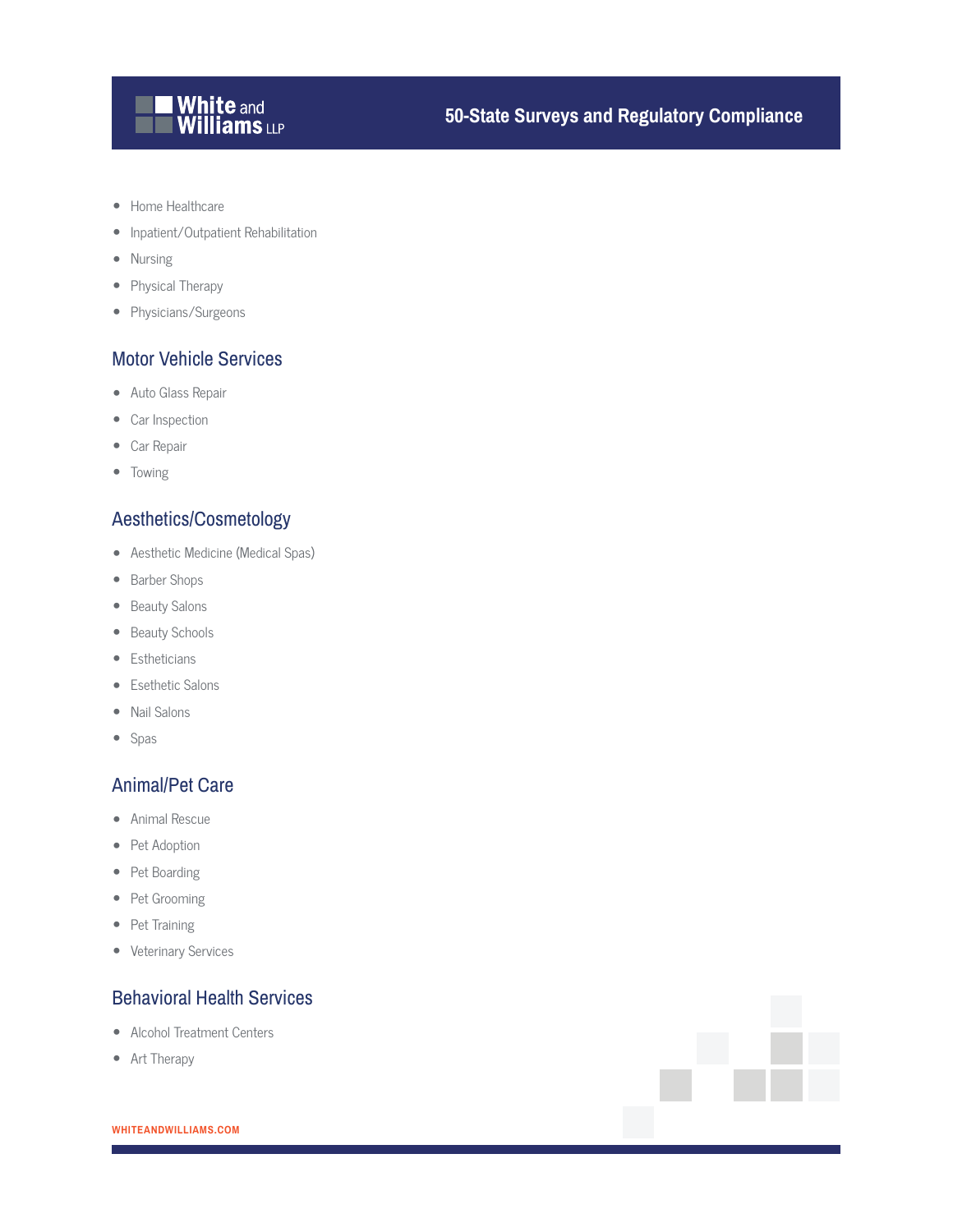

- Counseling/Therapy
- Marriage and Family Therapy
- Psychiatry
- Psychology

## Miscellaneous Services

- Child Care (Day Care)
- Dance Instructors
- Driving Instructors
- Event Management
- First Aid Training
- Funeral Homes
- Language Instructors
- Laundry/Dry Cleaning
- Massage Centers/Therapists
- Massage School
- Notary Public
- Package Delivery
- Painting
- Personal Training
- Pest Control
- Photography
- Preschool
- Pyschics
- Tanning
- Technical School
- Teeth Whitening
- Tutoring
- Videography
- Weight Loss Centers
- Yoga Studios